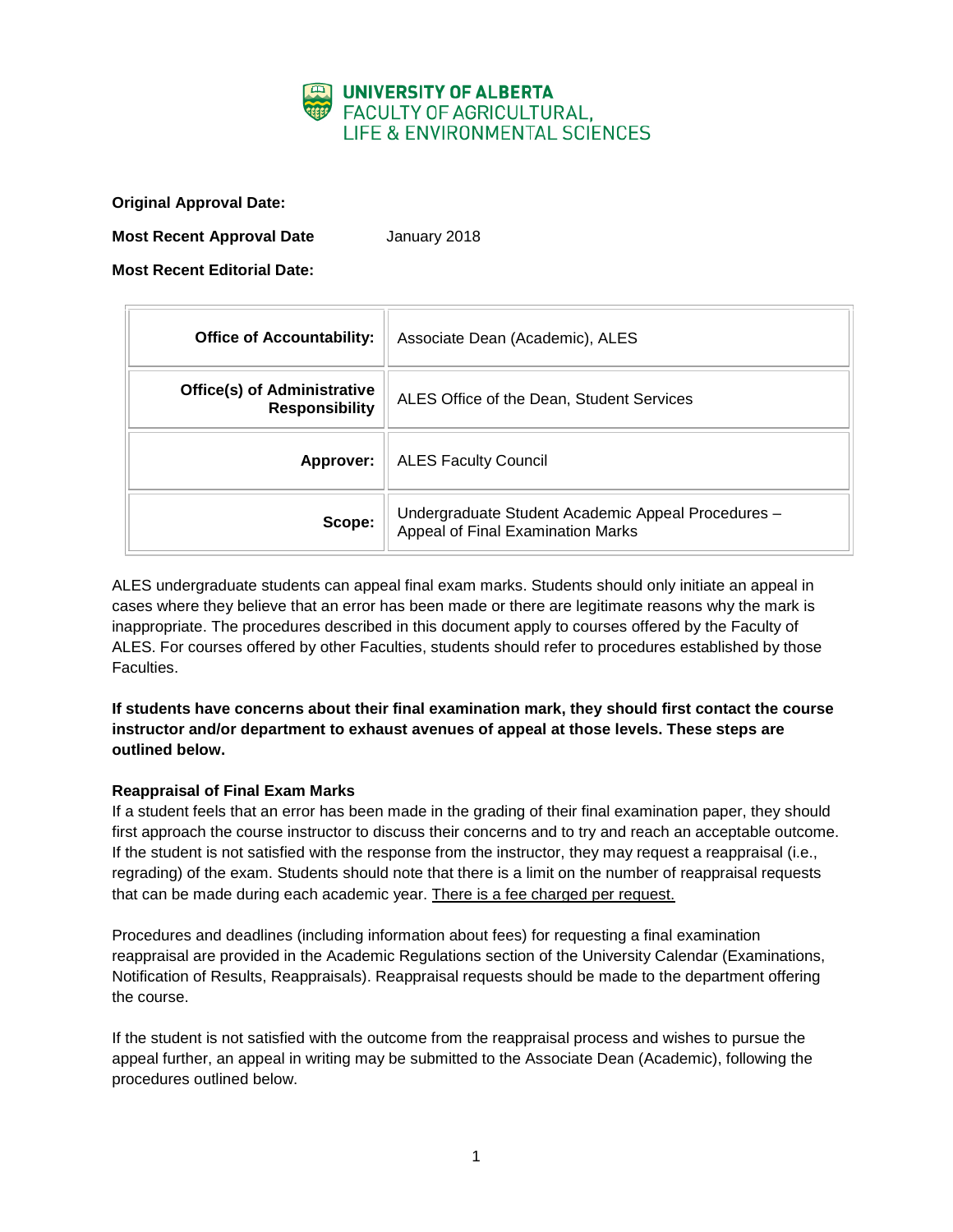

# **First Appeals to the Associate Dean (Academic)**

### First Appeal Submission Procedure and Deadlines

If the student is not satisfied with the outcome from a final exam reappraisal and wants to pursue a further appeal, the student must submit an appeal in writing to the Associate Dean (Academic). The deadlines for submitting such an appeal are as follows:

- March 1 for Fall term courses
- July 1 for Winter term (or two-term) courses
- October 1 for special sessions (Spring / Summer) courses
- Two months after posting of a deferred final examination mark

#### **Communication**

Effective delivery of appeal-related materials is governed by [GFC Policy Section 1.5.3 \(Service and](http://www.governance.ualberta.ca/StudentAppeals/AcademicAppealsPolicy/15AppealProcedures/153ServiceandNotice.aspx)  [Notice\).](http://www.governance.ualberta.ca/StudentAppeals/AcademicAppealsPolicy/15AppealProcedures/153ServiceandNotice.aspx) Delivery is deemed to have been effected with one of the following:

- The day after an e-mail has been sent
- On the date of pick-up
- Personal receipt of hand or courier delivery
- Seven calendar days following regular or registered mailing

All written communication will normally be via email, although students have the option of communicating in person or by mail as well.. All email communication will be sent to the student's ualberta.ca e-mail account. Email communication from the student must also come from their ualberta.ca account.

#### Appeal Content

The written appeal statement submitted by the student should provide a clear rationale or justification for the appeal of the final exam mark. It must include the following information and documentation:

- Student name and University of Alberta identification number
- Student contact information (telephone number, mailing address and email address)
- A clear explanation of the rationale for and/or justification of the appeal of the final exam mark; for example, relevant information or details about any errors in grading, procedural errors, extenuating circumstances or failure to consider all relevant factors, bias or discrimination against the student
- Supporting documentation (where relevant)
- Signature of the student (in the case of hard copy submissions)

Questions about the appeal process and relevant Faculty and university regulations should be directed to the ALES Student Services Office, at 780-492-4933 or *questions@ales.ualberta.ca.*